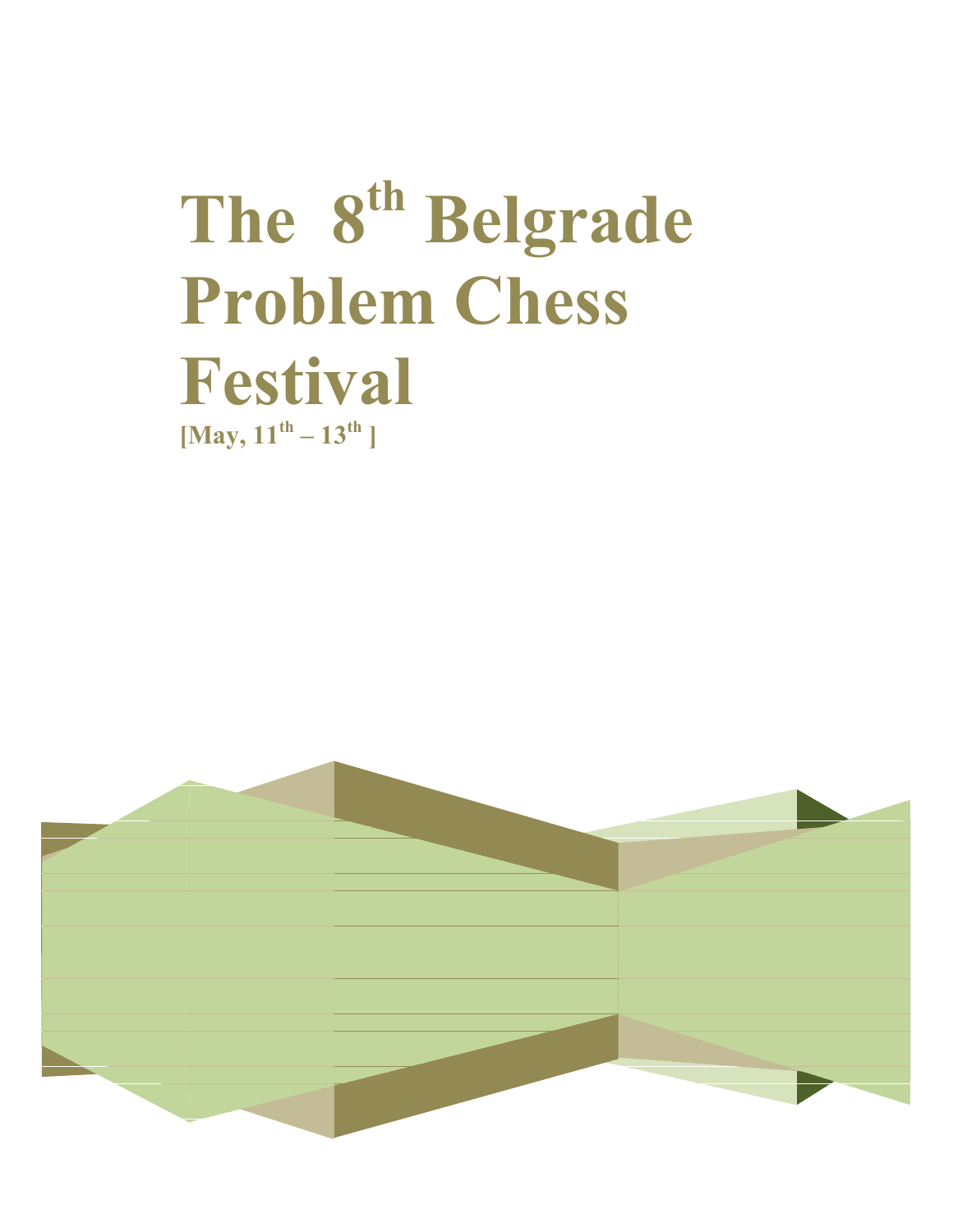# **The 8th Belgrade Problem Chess Festival 2012**

**(May 11th-13th)** 

## **Schedule**

**Friday, 11.05.12. 18.30h** – *At the Reception desk of the Hotel Slavija:* **Meeting of the participants** and a short walk to: *The Chess Club Beograd (Kralja Milana 27/I):*

#### **19-21h - The chess game evening:**

OTB masters present chess games - FM Marko Filipović, IM Vladimir Podinić, GM Goran M. Todorović, GM Bojan Vučković

**Saturday, 12.05.12. 11-14.30h –** *The Faculty of mechanical engineering - Belgrade University (Kraljice Marije 16):* **1-3 rounds of the Open Solving Championship of Serbia** (WCSC system). Directors: Gligor & Ivan Denkovski

**19-20h –** *The Chess Club Beograd:* 

**Mini Lectures:**  Dolf Wissmann: "A sort of retro-joke problem" Dinu-Ioan Nicula: "Mihail Stan - a discreet touch of the past" Nikola Predrag: "Thematic adaptation of a mechanism"

**20-22h - The (best) problem I've composed since the last BPCF** - participants present one of their recent compositions:

**Twomovers:** Milan Velimirović, Marjan Kovačević, Dragan Stojnić **Moremovers:** Zlatko Mihajloski **Helpmates:** Neal Turner, Mihajlo Milanović **Selfmates:** Pavlos Moutecidis **Fairy:** Borislav Gadjanski, Marko Klasinc **Retro:** Gligor & Ivan Denkovski

**Sunday, 13.05.12. 9-12.30h –** *The Faculty of mechanical engineering:* **4-6 rounds of the Open Solving Championship of Serbia** 

**15h –** *The Chess Club Beograd:*  **Closing Ceremony, results of the solving and composing competitions** 

**16h** – till the last guest leaves – Unofficial Program

## **The participants**

**Bosnia & Herzegovina:** Fadil Abudrahmanović **Croatia:** Marko Filipović, Nikola Predrag, Branko Udovčić **Finland:** Neal Turner **Greece:** Pavlos Moutecidis **Macedonia:** Gligor Denkovski, Ivan Denkovski, Zlatko Mihajloski **Netherlands:** Dolf Wissmann **Romania:** Dinu-Ioan Nicula **Serbia:** Milomir Babić, Dragan Čiča, Dragoljub Djokić, Branislav Djurašević, Borislav Gadjanski, Branko Grbić, Darko Hlebec, Borislav Ilinčić, Marjan Kovačević, Mihajlo Milanović, Dean Miletić, Milan Milićević, Mirko Miljanić, Miloš Nedeljković, Živojin Perović, Vladimir Podinić, Miodrag Radomirović, Srećko Radović, Zoran Sibinović, Igor Spirić, Dragan Stojnić, Darko Šaljić, Božidar Šoškić, Goran M. Todorović, Joza Tucakov, Milan Velimirović, Bojan Vučković, **Slovenia:** Marko Klasinc, Klemen Šivic **USA:** Mike Prcić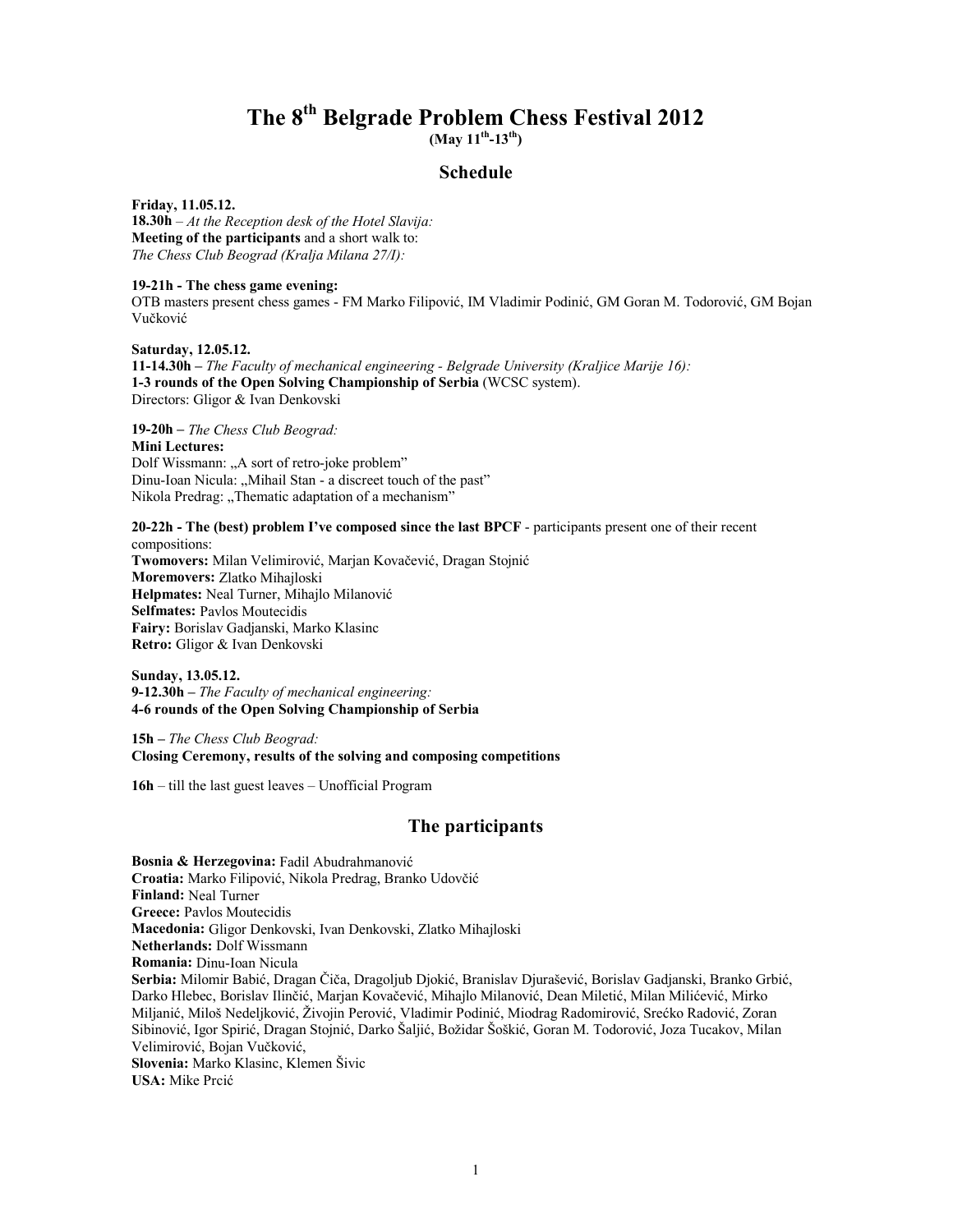|                |           |                      |          |            |          | 2#          | 3#           |    |                | eg  | h#             |    | n#       |    | s#           |    | Total |     | Change         |
|----------------|-----------|----------------------|----------|------------|----------|-------------|--------------|----|----------------|-----|----------------|----|----------|----|--------------|----|-------|-----|----------------|
|                | Tit       | Solver               | Rating   | Cntrv      | p        | T           | p            | T  | $\mathbf{p}$   | T   | p              | T  | p        | T  | p            | T  | pts   | T   | of<br>Rating   |
| $\mathbf{1}$   | IM        | Marko Filipović      | 2530,24  | <b>HRV</b> | 15       | 12          | 13,75        | 43 | 15             | 70  | 8.75           | 50 | 15       | 47 | 15           | 39 | 82,5  | 261 | 22             |
| $\overline{2}$ | GM        | Bojan Vučković       | 2647,77  | <b>SRB</b> | 15       | 11          | 12           | 24 | 15             | 76  | 12.5           | 50 | 15       | 20 | 10           | 50 | 79,5  | 231 | $-9$           |
| 3              | <b>FM</b> | Nikola Predrag       | 2383,15  | <b>HRV</b> | 15       | 18          | 13,75        | 60 | 12             | 100 | 12,5           | 50 | 15       | 70 | 10           | 50 | 78,25 | 348 | 37             |
| $\overline{4}$ | <b>GM</b> | Dolf Wissmann        | 2454,55  | <b>NLD</b> | 15       | 16          | 15           | 41 | 11             | 100 | 6,25           | 50 | 15       | 40 | 15           | 45 | 77,25 | 292 | 21             |
| 5              | <b>GM</b> | Vladimir Podinić     | 2583,33  | <b>SRB</b> | 15       | 14          | 8.75         | 60 | 10             | 100 | 11,25          | 50 | 15       | 26 | 15           | 50 | 75    | 300 | $-10$          |
| 6              | <b>GM</b> | Milan Velimirović    | 2522,34  | <b>SRB</b> | 15       | 9           | 13,75        | 40 | 6              | 87  | 8.75           | 50 | 15       | 27 | 15           | 40 | 73,5  | 253 | $-3$           |
| 7              | <b>FM</b> | Klemen Šivic         | 2401,68  | <b>SVN</b> | 15       | 20          | 12           | 60 | 10             | 100 | 10             | 50 | 15       | 50 | 10           | 50 | 72    | 330 | 15             |
| 8              |           | Dinu-Ioan Nicula     | 2279,45  | <b>ROU</b> | 15       | 20          | 10.5         | 60 | 10             | 100 | 10             | 50 | 15       | 71 | 10           | 50 | 70.5  | 351 | 33             |
| 9              |           | Branko Grbić         | 1980,40  | <b>SRB</b> | 15       | 20          | 13           | 56 | 10             | 100 | 3              | 50 | 15       | 41 | 6,5          | 50 | 62,5  | 317 | 65             |
| 10             |           | Goran M. Todorović   | 2207,54  | <b>SRB</b> | 15       | 19          | 14           | 41 | 12             | 75  | 6,25           | 50 | 10       | 80 | 5            | 50 | 62,25 | 315 | 22             |
| 11             | <b>FM</b> | Marko Klasinc        | 2296,30  | <b>SVN</b> | 10       | 20          | 13           | 54 | 5              | 98  | 8.75           | 50 | 15       | 35 | 10           | 50 | 61,75 | 307 | 4              |
| 12             |           | Igor Spirić          | 2211,49  | <b>SRB</b> | 10       | 20          | 8.75         | 60 | 11             | 92  | 6,25           | 50 | 15       | 55 | 10           | 50 | 61    | 327 | 18             |
| 13             | <b>FM</b> | Srećko Radović       | 2297,87  | <b>SRB</b> | 15       | 8           | 4            | 60 | $\tau$         | 100 | 5              | 50 | 15       | 80 | 15           | 50 | 61    | 348 | $\mathbf{1}$   |
| 14             |           | Branislav Djurašević | 2273,86  | <b>SRB</b> | 15       | $\mathbf Q$ | 13           | 60 | 5              | 100 | 8.75           | 50 | 13       | 80 | 5            | 50 | 59,75 | 349 | $\overline{2}$ |
| 15             |           | Borislav Gadjanski   | 2140.11  | <b>SRB</b> | 15       | 20          | 8            | 60 | $\theta$       | 100 | 6,25           | 50 | 11,5     | 80 | 10           | 50 | 50,75 | 360 | $\theta$       |
| 16             |           | Mirko Miljanić       | 1918,91  | <b>SRB</b> | 15       | 20          | 6,25         | 60 | 10             | 100 | 7,5            | 50 | 11,5     | 80 | $\mathbf{0}$ | 50 | 50,25 | 360 | 40             |
| 17             |           | Zoran Sibinović      | 2109.03  | <b>SRB</b> | 15       | 20          | 3.75         | 60 | 5              | 100 | 8,75           | 50 | 12,5     | 55 | 5            | 50 | 50    | 335 | $\overline{4}$ |
| 18             |           | Branko Udovčić       | H1869,57 | <b>HRV</b> | 15       | 15          | 8            | 60 | $\overline{7}$ | 100 | $\overline{4}$ | 50 | 5        | 80 | $\theta$     | 50 | 39    | 355 | $\blacksquare$ |
| 19             |           | Dragan Čiča          | 1875,04  | <b>SRB</b> | 15       | 12          | 7.25         | 60 | 6              | 89  | 5              | 50 | 5        | 80 | $\theta$     | 50 | 38,25 | 341 | 13             |
| 20             |           | Dean Miletić         | 2097,94  | <b>SRB</b> | 15       | 20          | $\mathbf{0}$ | 60 | 5              | 68  | 7,5            | 50 | 10       | 80 | $\theta$     | 50 | 37,5  | 328 | $-32$          |
| 21             |           | Miodrag Radomirović  | 2080,83  | <b>SRB</b> | 15       | 20          | $\theta$     | 60 | $\overline{2}$ | 100 | 5              | 50 | 5        | 80 | $\theta$     | 50 | 27    | 360 | $-60$          |
| 22             |           | Božidar Šoškić       | 1933,31  | <b>SRB</b> | 5        | 20          | $\theta$     | 60 | $\overline{7}$ | 100 | 3              | 50 | 10       | 80 | $\theta$     | 50 | 25    | 360 | $-38$          |
| 23             |           | Mihajlo Milanović    | 2015,10  | <b>SRB</b> | $\theta$ | 20          | $\theta$     | 60 | 6              | 100 | 5              | 50 | 10       | 80 | $\theta$     | 50 | 21    | 360 | $-66$          |
| 24             |           | Živojin Perović      |          | <b>SRB</b> | 5        | 20          | $\mathbf{0}$ | 60 | 6              | 90  | 3              | 50 | 1.5      | 80 | $\mathbf{0}$ | 50 | 15,5  | 350 |                |
| 25             |           | Neal Turner          | 1795,40  | <b>FIN</b> | $\theta$ | 20          | 3            | 60 | $\theta$       | 100 | $\theta$       | 50 | $\theta$ | 80 | $\theta$     | 50 | 3     | 360 | $-78$          |

## **Open Solving Championship of Serbia Belgrade, May 12th–13th, 2012**

Judges: Gligor & Ivan Denkovski (Macedonia)

## **The Belgrade Internet Tourneys 2012 – Awards**

## **The participants**

| Abdurahmanović Fadil (hm2)      | BIH        | Kočí Vladimír (hm2)        | <b>CZE</b> | Retter Yosi (m2)               | <b>ISR</b> |
|---------------------------------|------------|----------------------------|------------|--------------------------------|------------|
| Agostini Valerio (hm2)          | <b>ITA</b> | Kopyl Valery (hm2)         | UKR        | Rotenberg Jacques (hm2)        | <b>ISR</b> |
| Borisenko Aleksey (hm2)         | <b>UKR</b> | Kraetschmer Ralf (m2, hm2) | <b>GER</b> | Shamir Shaul (hm2)             | <b>ISR</b> |
| Dragoun Michal (hm2)            | <b>CZE</b> | Martin Luis Miguel (hm2)   | ESP        | Shorokhov Boris (hm2*)         | <b>RUS</b> |
| Dyachuk Vasyl (m2)              | UKR        | Mladenović Miodrag (m2)    | <b>SRB</b> | Semenenko Valery (hm2)         | <b>UKR</b> |
| Filipović Marko (hm2)           | <b>CRO</b> | Müller Dieter (hm2)        | <b>GER</b> | Stojnić Dragan (m2)            | <b>UKR</b> |
| Gadianski Borislav (hm2)        | <b>SRB</b> | Murashev Pavel $(m2^*)$    | <b>RUS</b> | Svitek Miroslav (m2)           | <b>CZE</b> |
| Gavrilovski Zoran (m2, hm2)     | MAC        | Navon Emanuel (m2, hm2*)   | <b>ISR</b> | Tucakov Joza (hm2)             | <b>SRB</b> |
| Guida Marco (m2)                | <b>ITA</b> | Novitsky Pyotr $(m2^*)$    | <b>UKR</b> | Turevski Dmitri (hm2)          | <b>RUS</b> |
| Gurov Valerij (hm2*)            | <b>RUS</b> | Obliashevsky Grigory (hm2) | <b>UKR</b> | Velimirović Milan (hm2)        | <b>SRB</b> |
| Haymann Jean (hm2*)             | <b>ISR</b> | Parrinello Mario (hm2)     | <b>ITA</b> | Vieira Ricardo de Mattos (hm2) | <b>BRA</b> |
| Hernitz Zvonimir (hm2)          | <b>CRO</b> | Predrag Nikola (hm2)       | <b>CRO</b> | Witztum Menachem (hm2)         | <b>ISR</b> |
| Hirschenson Aaron (m2, hm2) ISR |            | Radomirović Miodrag (m2)   | <b>SRB</b> | Zhilko Dmitry (hm2)            | <b>BLR</b> |
| Janevski Živko (m2)             | MAC        | Radović Srećko (m2, hm2)   | <b>SRB</b> | Žuvić Predrag (hm2)            | <b>CRO</b> |
|                                 |            |                            |            |                                |            |

**\*** joint composition Director

Branislav Đurašević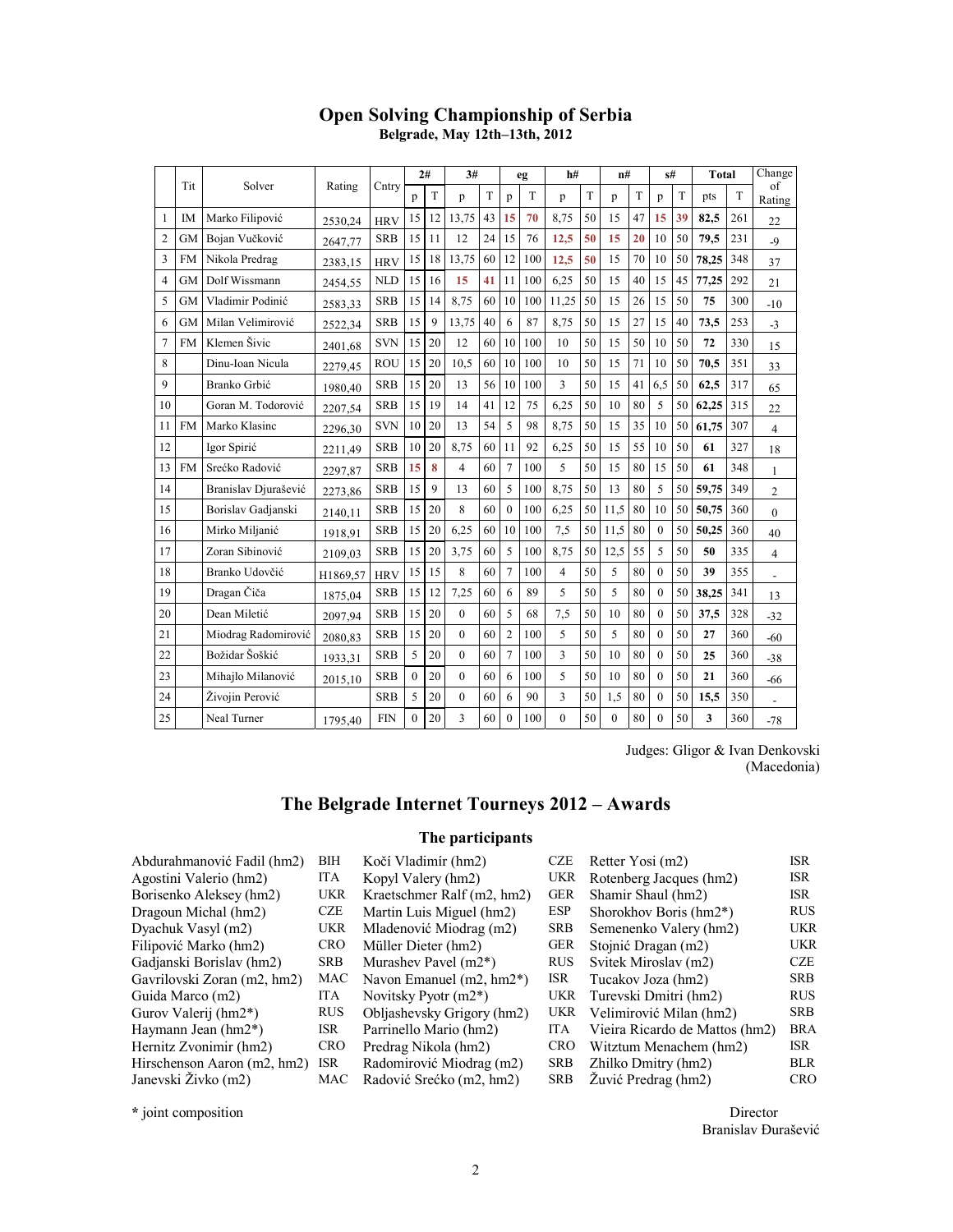#### **Group A – Mate in two (#2)**

*The set variation (1…a 2.A#) is to be changed in the solution, and in at least one try. The set-mate should be possible after the thematic black defence (1…a) in the subsequent phases, but refuted in different ways each time, according to the following pattern:* 

*1…a 2.A# 1.X! 1…a 2.B# (2.A? but 2…p!) 1.Y? 1…a 2.C# (2.A? but 2…r!) It is not forbidden to use multiple black refutations in the second black move.* 

In only one month the participants produced a high-class thematic tourney! There were 14 anonymous entries, and every single composition added some interesting nuance to the quite demanding thematic condition. Only two problems slightly missed the award: in A8 (Kf6-Kd4) the solution isn't thematic phase, while A9 (Kf7-Ke5) uses a checking try.

Many twomovers in the past presented the required minimum of the set+try+solution pattern, even in the Zagoruiko 3x2 form. The very promising way to claim some originality was to present 4 and more thematic phases. Only two entries achieved this difficult goal, and you could find them on the top of the award rankings.

Another fruitful direction was to change the functions of the thematic mates (into the first move, threat, transferred mate, etc) as we see in the  $3<sup>rd</sup>$  Prize,  $3<sup>rd</sup>$  HM, and some other renderings. Thematic black defence may also appear as the refutation of an additional phase, as it was successfully used in the  $4<sup>th</sup>$  Prize.

Thematic refutations of the set mate, presented in the second black move (let's call them the  $B2$  refutation", according to the helpmate terminology) most often used an unguard of a BK flight. However, some entries presented more interesting effects of unpinning, or line-opening, and this increased their thematic value.

Not all possibilities could have been exploited in a short time. For instance, there is still an open field of adding thematic value to the "B2 refutations" (inter-relations between "B2 refutation-moves", change of their functions between phases, etc), and I hope composers will continue working in this direction, too.

**1st Prize – Miodrag Mladenović (Serbia).** The winner presents the most intensive thematic combination, changing the thematic mate not less than 5 times. The "B2 refutations" use unguard of 3 diagonal flights + opening of a black line. All white officers take part after the nice flight-giving key, and all tries show precise choice of the first moves: 1.Sa6? is better than 1.Sd7?? (1...cd6! 1...Kc6!); 1.Se6? better than 1.S:e4?? (1...cd6! 1...Q:f3!); and 1.ed4? better than 1.B:d4?? (1...Q:f3+!) The mechanical refutations of all 3 tries were the price to be paid for the thematic taskrecord – until someone finds a better realization.

*\*1…cd6 2.fe4#, 1.Sa6? (2.Qc5#) cd6 2.Sb4# (2.fe4? K:c6!) 1....K:c6!, 1.ed4? (2.Qc5#) cd6 2.c4# (2.fe4? R:e4!) 1...Q:d4!, 1.Se6? (2.Qc5#) cd6 2.Sf4# (2.fe4? K:e4!) 1....ef3!, 1.b4! (2.Qc5#) cd6 2.Qa2# (2.fe4? Kc4!)* 

**2nd Prize – Srećko Radović (Serbia).** This wonderfully open position makes four-phase presentation look easy (the  $B2$  refutations" use 2 flights + 1 black line). As a bonus, there is a fifth phase, refuted by the thematic defence (1.Re4? c5!). Most of the play appears elegant, including line effects of the Levman defence 1…c5, and the surprising roles of Re2 & Sc2 in the pinnacle variation 1.Be2! c5 2.Bc4#! The only constructional compromise is the out-of-play bishop, but he gets his other fine role in the try 1.Re6? Ke6 2.Q:c6#

*\*1... c5 2.Qe4#, 1.Re4? (2.Qc4#) 1... c5!, 1.Sa3? (2.Qc4#) c5 2.Qd7# (2.Qe4? B:e4!) 1... Bd3!, 1.Re6? (2.Qc6#) c5 2.Rd6# (2.Qe4? K:e6!),1... K~ 2.Qc6# 1... B:c2!, 1.Be2! (2.Qc4#) c5 2.Bc4# (2.Qe4? K:e4!) 1... Kc5 2.Qc4#* 



**3rd Prize – Zoran Gavrilovski (Macedonia).** Only 3 out of the 8 (!) phases are strictly thematic here, and they present the Set + Le Grand (3x1) change. The other 5 phases show surprisingly logical relations with the basic mechanism. First, the simple pair of the key-threat reversal attempts  $(1.Bg6? \sim 2.6#; 1.6? \sim 2.Bg6#)$  puts the set-mate into the Urania pattern. Then, the other two thematic mates get packed into the Barnes form:  $1. Bf6? \sim 2. Qf3/Qg4#$  but  $1...g4!$  This try motivates the corrective effects of the two thematic phases: 1.Sd7? g4!? 2.Sf6# & 1.Rd5! g4!? 2.Rd4#. Finally, the solution gets the character of both White correction & Threat correction, thanks to the other 2 attempts (1.Rc6? Rd8! & 1.Rd7!?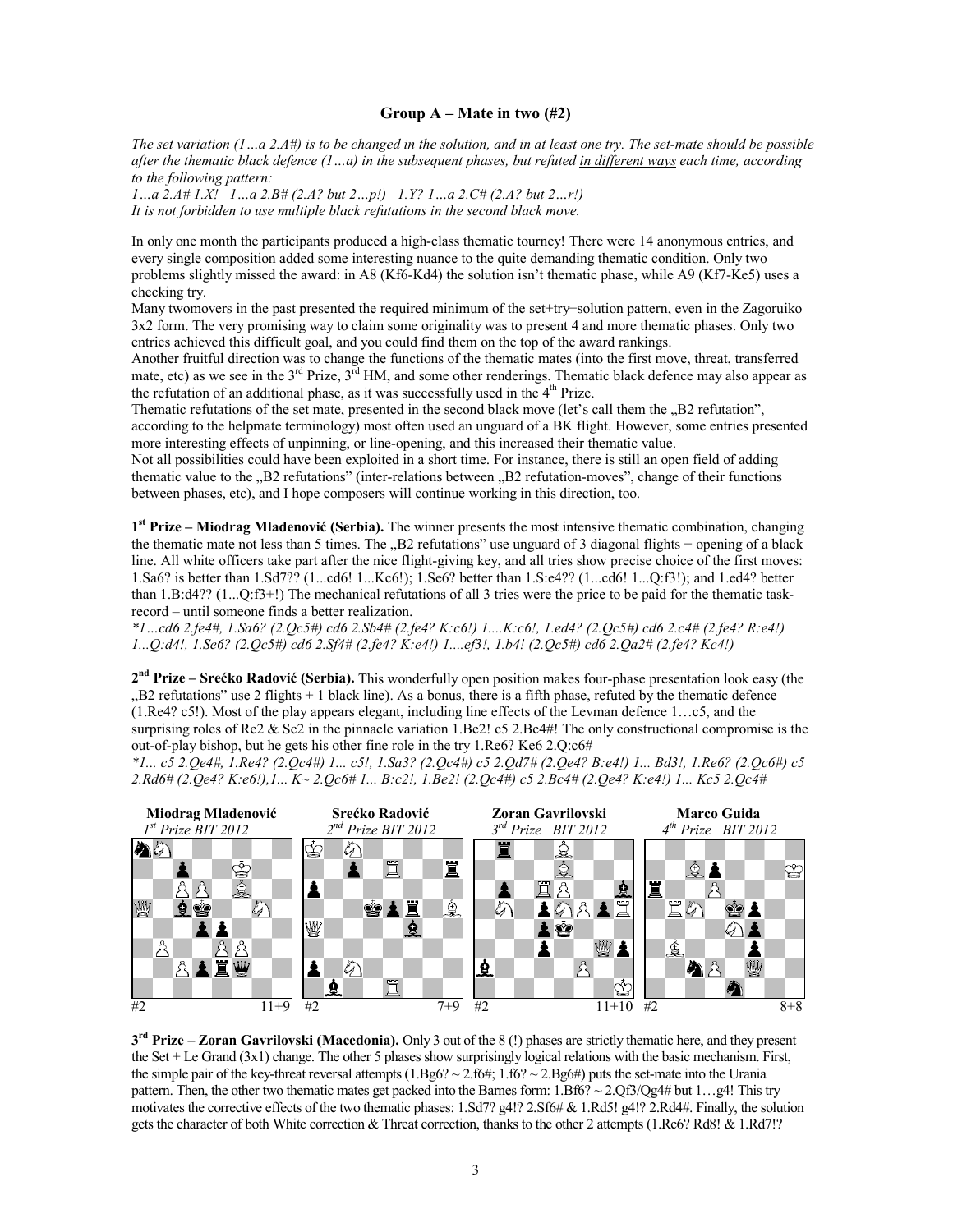Kf5!), and the variation: 1…Bd5: 2.Sd6#! The icing on the cake is 1…Kd5: 2.Bc6#, not only bringing back Be8 into play, but producing an exact Echo of the thematic set-mate 2.Bg6#. All this looks crystal-clear and easy-made, including 6 (!) different refutations. In an informal tourney, this modern masterpiece would be on the top.

*\*1...K:f5 2.Bg6#, 1.Bg6? (2.f6#) Rg8!, 1.f6? (2.Bg6#) R:e8!, 1.Rc6? (2.Sd6#) 1...K:f5 2.Bg6# 1...Rd8!, 1.Rd7? (2.Sd6#) 1...K:f5!, 1.Bf6? (2.Qg4#/Qf3#) g4!, 1.Sd7? (2.Qg4#) 1...K:f5 2.Qf3# (2.Bg6? K:g6!) 1...g4 2.Sf6# 1...d2! 1.R:d5! (2.Qf3#) 1...K:f5 2.Qg4# (2.Bg6? K:e6!) 1...g4 2.R:d4# 1...B:d5 2.Sd6# 1...K:d5 2.Bc6#* 

**4th Prize – Marco Guida (Italy).** We could say there are 3.5 thematic phases here, since the additional try (1.Rb4?) allows the third different  $B2$  refutation" (using the third BK flight). Instead of changing mate, now 1…fe4 refutes the try, producing a Dombrovskis paradox, as a link with the main theme. This little twist turns the familiar battery play into the more intriguing complex. It also gives some refreshing new roles to WQ & WPd2, and completes a nice detail: the pair of mates on d4 matches the other one, on f6. The content is not very ambitious, but the main aspects are perfectly presented: the construction, the refutations, the wonderful key, and the firmly unified play. *\*1….fe4 2.S:d7#, 1.Rb4? (2.S:d7#) 1….Sb4: 2.d4# 1….Sd4 2.Qd4# 1….fe4! (2.Sd7? Kf5!), 1.Bd8? (2.Bf6#) 1….fe4 2.Sb7# (2.Sd7? Kd6:!), 1.Qh4! (2.Qf6#) Kd4 2.Qf6# 1…fe4 2.Se6# (2.Sd7? Kd4:!)* 



**1st Honourable Mention – Pyotr Novicky (Ukraine) & Pavel Murashev (Russia).** The thematic 3x1 change follows 1...f5 defence with a nice combination of white & black interferences in the mating moves. The additional 2x1 change after 1...Bf5, and the refutation of the try, use the same unguard-effects. Finally, the set-mate reappears in the solution, after 1...cd5, and this variation produces another 2x1 change of mates. Wonderful construction and a perfect key.

*\*1.. f5 2.Sg6# 1...Bf5 2.S:f3#, 1.Qc5? (2.Qd6#) 1...f5 2.Qe7# (2.Sg6? K:e4!) 1...Bf5!, 1.Sc5! (2.Qe4#) 1...f5 2.Sd7# (2.Sg6? K:d5/Kf6!) 1..Bf5 2.Q:f5# 1...cd5 2.Sg6# 1...Sd3 2.S:d3# 1...K:d5 2.Qe4#* 

**2nd Honourable Mention – Živko Janevski (Macedonia).** The only entry where all three thematic mates are made available in each thematic phase, producing the dual-avoidance each time. (Could this idea be developed to get all 6 "B2 refutations" different?). The realization is faultless: in a light position, with excellent key-move, one Dombrovskis effect, and a nice additional battery-play.

*\*1…ef5 2.Q:d5# (2.Qd4? Ke6!, 2.Q:f5? K:f5!) 1…Sb4,Sc5 2.R:d7#, 1.Rf1? (2.Qd4#) 1…ef5 2.Q:f5# (2.Q:d5? K:d5!, 2.Qd4? Ke6!) 1...Bf3 2.Rc5# 1….Sf2!, 1.Sf4! (2.Sg6#) 1…ef5 2.Qd4# (2.Q:d5? K:f4! 2.Q:f5? K:f5!) 1… Be4 2.Rc5# 1…K:f4 2.Rc4# (1.Qd2? ef5 2.Q:d5# 1….K:f5!)* 

**3rd Honourable Mention – Dragan Stojnić (Serbia).** The only composition where the thematic set-mate becomes the threat in both other phases, to produce 2 Dombrovskis effects. The try-play is logical and complex, with the spice of paradoxical white correction (Subotica IT 2009), and 2 nice refutations on b4 square. The whole concept was perhaps too ambitious to get a better construction (WBf7 sleeps in the solution), and this fact motivated the composer to suggest another version (**A1** in the Annex).

*\*1….Q:d3 2. Sc6#, 1.Sc~? (2.Sc6#)1...Qb4!, 1.Sa4?! (2.Sc6#) 1...Sb4! 1.Se4!? (2.Sc6#)1…Q:d3 2.Q;d3# (2.Sc6#? K:e4!) 1....Bd7!, 1.Sd5! (2.Sc6#) 1…Q:d3 2.B:e3# (2.Sc6? K:c4!), 1…Sb4 2.Qa7#,1...Qb4 2.B:e3#, 1....ed3 2.R:g4#, 1....Bd7 2.R:e4#*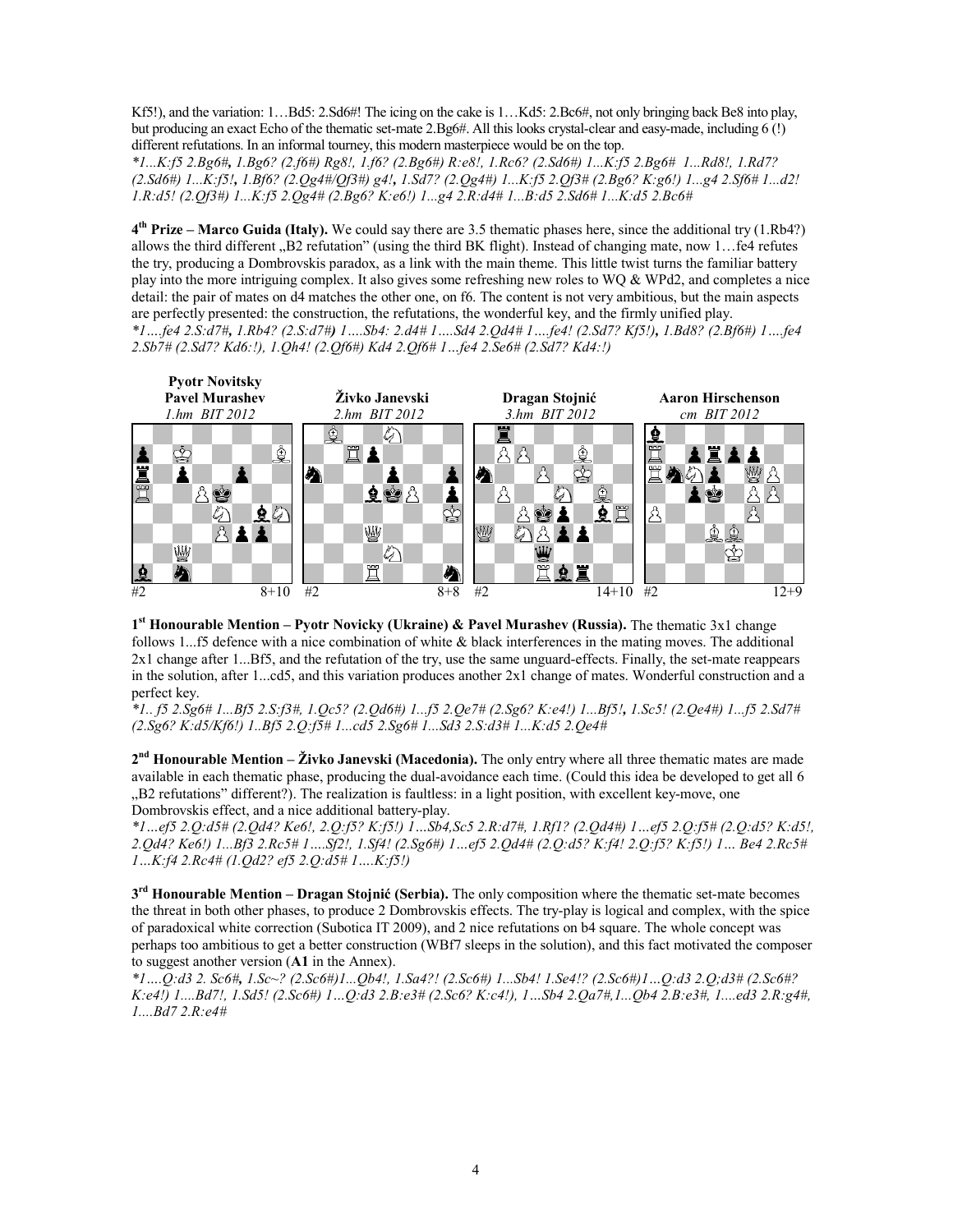

#### **Commendations, in the order of appearance:**

**Aaron Hirschenson (Israel).** One of the two pin-unpin concepts in the tourney. All 3 thematic mates use black selfpin, while both "B2 refutations" exploit unpinning of black.

*\*1….K:c6 2.Be4# 1.Qh8? (2.Qh1#) K:c6 2.Q:a8# (2.Be4? d5!) 1…..e5!, 1.Ra5! (2.Sb4#) K:c6 2.R:c5# (2.Be4? Sd5!) 1….Bc6 2.Qd4# (1.Qe7? 1….K:c6!)* 

**Emanuel Navon (Israel).** Comparing with previous example, one pure self-pin is missing, but here we have one Dombrovskis effect, and a better construction.

*\*1….Kc6 2.S:d4, 1.Qe8? (2.Qd7#, 2.R:b6?) 1….Kc6 2.R:b6# (2.S:d4#? R:d4!) 1….Sc2! 1.Rb1! (2.S:d4#, 2.S3a5?), 1…Kc6 2.S3a5# (2.S:d4? cd4!) 1…Kc4 2.Q:d3#* 

**Miodrag Radomirović (Serbia).** Initially, this complex study of line-effects was placed higher in the award. However, the composer didn't notice (or couldn't avoid) the dual in the try: 1.Rf6? Se4 2.Sf3/Qf4#. The suggested version (Annex, **A2**) gives away the flight-giving key to avoid this dual. From my point of view, the by-variation 1…Se4 is important, since it supports the main theme through annihilating both thematic effects (black line + BK flight).

*\*1…S:e6 2.S:f3#, 1.Rf6? (2.Q:g5#) S:e6 2.Qe3# (2.S:f3? Ke4!) 1... B:f6 2.Q:f6# 1...R:d2!, 1.Sf6! (2.Q:g5#) S:e6 2.Sc4# (2.S:f3? B:f3!) 1... K:f4 2.Q:g5# 1... Be4 2.Bd6# 1... Se4 2.S:f3# 1... B:f6 2.Q:f6#* 

**Vasyl Dyachuk (Ukraine).** This time we see a partially thematic Zagoruiko 3x2, where the other set-mate 2.B:d5# isn't available in the subsequent phases. The mechanism of changing is complex and interesting, but the sleeping Sb6 & Bg8 make a high price.

*\*1….ed4 2.Sc5# 1….Rf6 2.B:d5#, 1.S:d5? (2.Re3#) 1....ed4 2.Rf4# (2.Sc5? B:c5) 1....Rf6 2.S:f6# (2.B:d5??) 1....R:d5 2.B:d5# 1....B:d4!, 1.Qf7! (2.Re3#) 1....ed4 2.Qf4# (2.Sc5? R:c5!) 1....Rf6 2.Q:d5# (2.B:d5??) 1....Q:f7 2.R:e5# 1....S:f7 2.Rg4#* 

**Yossi Retter (Israel).** A clear-cut demonstration of the theme, in the good old White-to-play form. *\*1...S~.2.Se7# 1...e5.2.Qg8#, 1.Rc1?(-) 1...S ~ 2.B:c4# (2.Se7? Ke5!) 1...Sc2!, 1.Qg8! (-) 1...S~ 2.Q:e6# (2.Se7? Kd4!)* 

Zemun, 13.05.2012. Marjan Kovačević International Judge of the FIDE





**A1:** *\*1….Q:e3 2.Sd6# 1...Bc7 2.S:c5#, 1.Sd~? (2.Sd6#) Q:c4!, 1.Sb4? Bc7!, 1.Se5? Q:e3 2.B:f3# (2.Sd6? K:d4!) 1… ef5!, 1.S:f4! (2.Sd6#) 1…Q:e3 2.Q:e3# 1…Bc7 2.Qb7# 1…ef5 2.Re8#* 

**A2:** *\*1... S:e5 2.S:f2#, 1.Rf5? ~ 2.Q:g4# 1... S:e5 2.Qe2# (2.S:f2? Ke3!) 1... Se3 2.S:f2# 1... B:f5 2.Q:f5# 1... f1Q!, 1.Sf5! ~ 2.Q:g4# 1... S:e5 2.Sc3# (2.S:f2? B:f2!) 1... Se3 2.S:f2# 1... Bd4/Be3 2.Sd6# 1... B:f5 2.Q:f5#*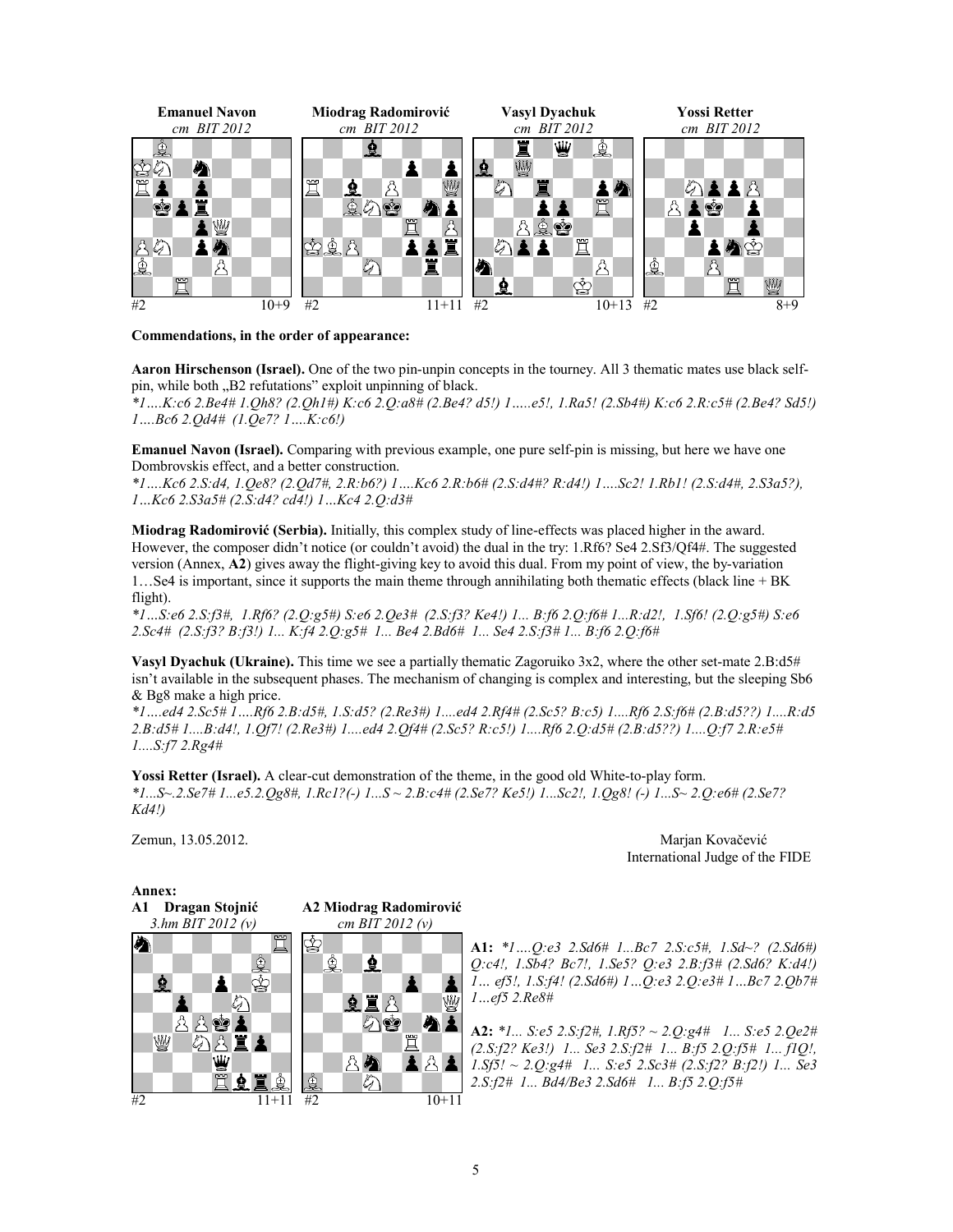## **Group B – Helpmate in two (h#2)**

*In his first move (B1) Black simultaneously closes a black line and opens a white line with the gate-opening effect: to allow a movement of the thematic white piece, in the first (W1) or in the second white move (W2). It is allowed to use masked or anticipated forms of the line-closing and the line-opening effects.* 

*The theme should be presented in at least one solution and one more phase: set-play, tempo-try, another solution, or a twin. Zero-position and duplex form are not allowed.* 

There were 31 compositions, and the level of the tourney was very good. My main criteria were originality, complexity, economy, and the overall artistic effect. I excluded B22 (Ka2-Ke5) because one pair of solutions wasn't thematic. Here is the ranking that I propose:

**1st Prize – Valerij Gurov & Boris Shorokhov (Russia).** An excellent setting of the double gate-opening by the focal BSe6 and the Zilahi theme with alternative sacrifices of the white line pieces and hideaway play by the black line-pieces. Complete diagonal/orthogonal harmonious black and white play between solutions and reciprocal changed functions of the white indirect batteries and black line pieces Rh7 & Qg4. *I 1.Sg7 R:e2! 2. Q:e2 Bd7# II 1.Sf4 B:c8! 2. R:c8 Re4#*

**2nd Prize – Dmitri Turevski (Russia).** A record achievement of triple self-unpin of WSe5 on the same square c5, and the gate-opening for the WQ by three different black pieces, in an open and well constructed position. *I 1.Bc5 Qb3+ 2.Kd2 S:f3#; II 1.c5 Q:f3+ 2.Kd4 Sc6#; III 1.Sc5 Qe7 2.Kf4 Sg6#*

**3rd Prize: B18 – Emanuel Navon & Jean Haymann (Israel).** An interesting and attractive combination of the theme with black anticipatory interference and hideaway lay by the black line pieces in B2 move. Complete diagonal/orthogonal harmony in an excellently constructed position without white pawns. *I 1.Sdc2 (Sde2?) Bb6 2.Qb1! Rh6#; II 1.Bg2 (Be2?) Rc3 2.Rg1! Bg3#* 

**4th Prize – Milan Velimirović (Serbia).** An economical diagonal/orthogonal setting of double gate-opening by the focal BQ with black anticipatory self-pin, black anti-Bristol Leibovici interference, pin-mate and reciprocal white moves in an excellently constructed Meredith position without white pawns. *I 1. Qe5! Rb6+ 2. Kc5 Bd4#; II 1. Qb7! Bd4 2. Kc6 Rb6#*.

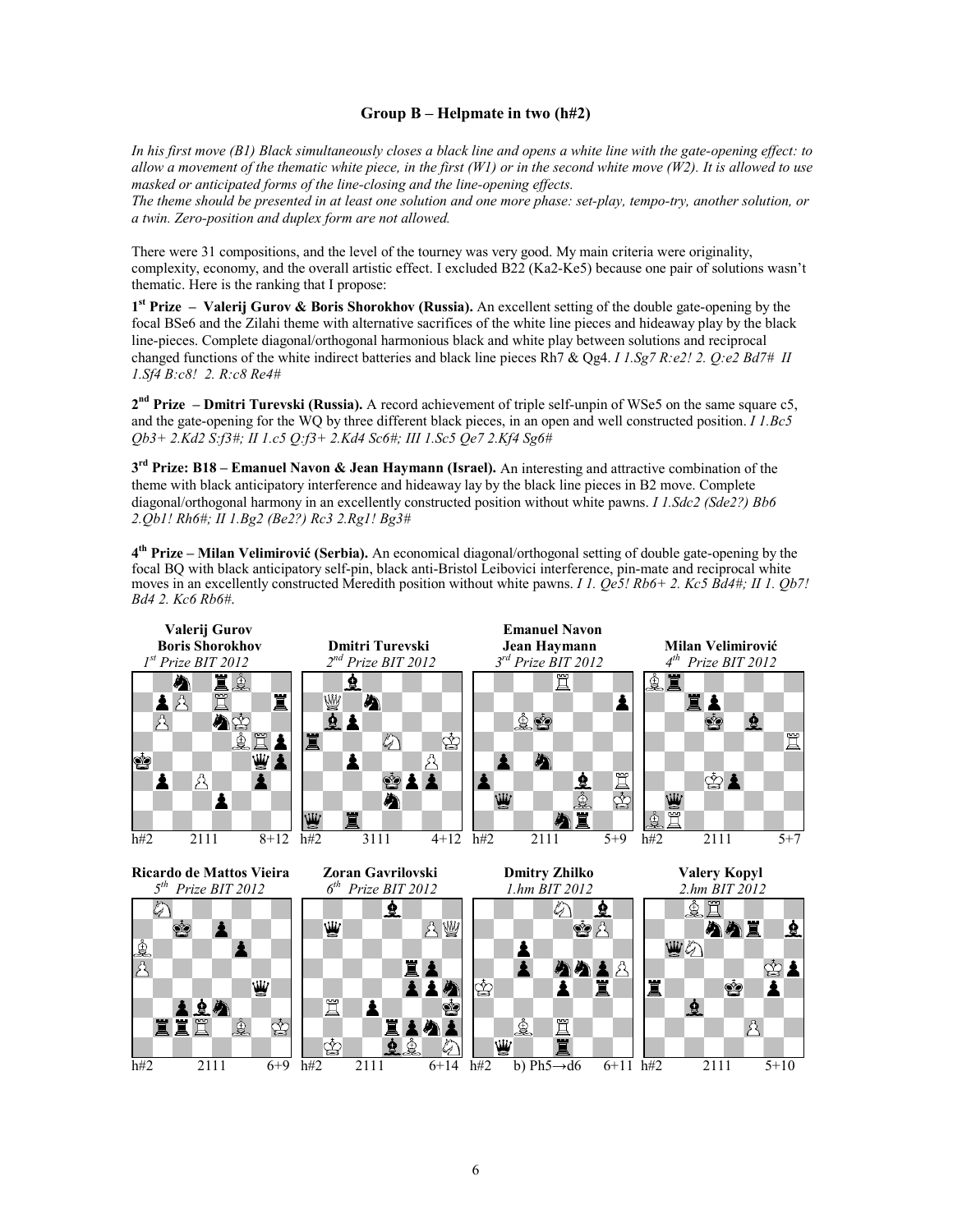**5th Prize – Ricardo de Mattos Vieira (Brazil).** A nice setting of double consecutive gate-opening with reciprocal play of the black pieces Bd3/Se3 and white half-pin in an open and economical position. *I 1.Bb5 Rd8 2.Sg2 Bb6 #; II 1.Sf5 Ba7 2.Be2 Rd7 #.* 

**6th Prize – Zoran Gavrilovski (Macedonia).** A complex combination of the theme with black transferred pin, double annihilation capture of BPd3, and switchback double pin-mates. *I 1.Re4 B:d3 2.Se3 Bf1#; II 1.Rf7 Q:d3+ 2.Sf3 Qh7#* 

**1st Honourable Mention – Dmitry Zhilko (Belarus).** A diagonal/orthogonal setting of masked gate-opening, anticipatory white unpin, double annihilation capture of BPe4 and black interference after white anti-critical play. *a) 1.Sd4 (1.Sd3?? 1.Sc4??) B:e4 2.Sd3 Bg6#, b) 1.Sc4 (1.Sfe3?? 1.Sd4??) R:e4 2.Sfe3 Re7#*.

**2nd Honourable Mention – Valery Kopyl (Ukraine)** A double diagonal/orthogonal setting of gate-opening with consecutive black interferences. *I 1.Sf6 Rd4 (1.- B:g4?) 2.Sg6 Bf5#; II Sc5 B:g4 (1.- Rd3?) 2.Bb4 Rd4#*.



**3rd Honourable Mention – Mario Parrinello (Italy).** A triple setting of anticipatory gate-opening with black anticipatory interference on the same square, sacrifice of BRc2 and 3 different Q-promotions by the same white Pawn. *a) 1. Sdf5 gh8Q 2. Rc3 Q:c3#; b) 1. f5 g8Q 2. Rc4 Q:c4#; c) 1. Sef5 gf8Q 2. Rc5 Q:c5#.* 

**4th Honourable Mention – Nikola Predrag (Croatia).** A task of fourfold unpin of WRe4 with consecutive gateopening in an economical and well constructed position. *a) 1.Sf5(Sc2?) Rb4 2.Rd4 Ra2#; b) 1.Rd3(Rc2?) Rb2 2.Se6 Ra4#; c) 1.Rg6(Rf5?) R:f7 2.Sg4 Re8#; d) 1.Sd3(Sg6?) R:e7 2.Re6 Rf8#*.

**5th Honourable Mention – Fadil Abdurahmanović (Bosnia and Herzegovina).** Double masked check avoidance on the same square b5, and mixed interferences. *I 1. S4b5! (Sf5?) Sef3 (Sg6?) 2 Kg4 Qg1#; II 1. S7b5! (Sd5?) Sf7 (S~?) 2 Kf6 Qe7#*.

## **6th Honourable Mention – Valery Semenenko (Ukraine)**

An economical diagonal/orthogonal setting of the Paros theme with black masked line vacation in a well constructed position without white pawns. *a) 1.Se2+ K:e4 2.Bc7 Qf8#; b) 1.Sg3+ K:f4 2.Re7 Qa8#*.



**1st Commendation – Luis Miguel Martin (Spain)** *I 1.Rc7 Bf8 2.Bd3 Rh1# (3.Rh3??, 3.Bh2??); II 1.Bd3 Rf6 2.Rc7 Bd2# (3.Re3?? , 3.Bf4??)#*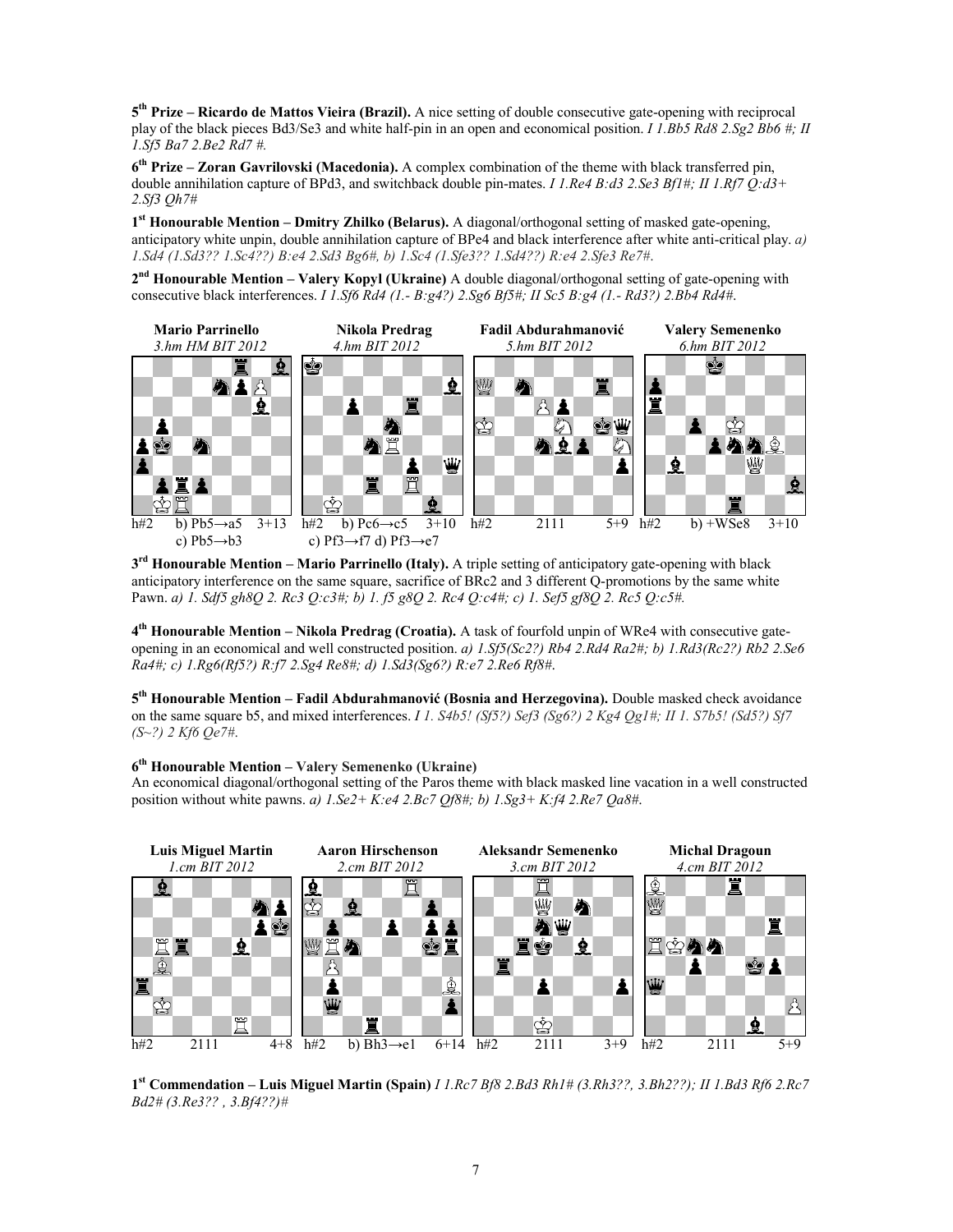**2nd Commendation – Aaron Hirschenson (Israel)** *a) 1. Be5 (e5?) Q:b6 2. Sd3 (Sd7?) Qd8#; b) 1. Qe5 (e5?) Qa2 2.Sb7 (Se4?) Qg2#* 

**3rd Commendation – Aleksandr Semenenko (Ukraine)** *I 1.Kc4! Kc1! (Kd2?) 2.Se4! Q:d3#; II 1.Ke5! Ke1! (Kd2?) 2.Sc4! Qd4#* 

**4th Commendation – Michal Dragoun (Czech Republic).** *I 1.Se6 Ka6 2.Sc3 Qf2# (2.S5~ Qd4?); II 1.Sd3 K:c4 2.Se7 Q:d4 (2.S5~ Qf2?).* 



**5th Commendation – Marko Filipović (Croatia).** *I 1.Sed2!(Sf2?) Re7 2.Se5! Rf8#; II 1.Sfd2!(Se5?) Rf7 2.Sg3! Re8#.* 

**6th Commendation – Shaul Shamir (Israel).** *a) 1.Sb2 (Sdf2?) Bb5 2. Sf4 R:b3#; b) 1.Se5 (Sdf4?) R:b3 2.Sf2 Bb5#.* 

Gevgelija, 11.05.2012. Živko Janevski

International Judge of the FIDE

## **Overall Winner – Marko Filipović (Croatia)**

Those who take part in the solving tourney, and at least one composing tourney, compete for the Overall Winner of the Festival. The points are given according to the following scales: Open Solving Championship:  $1<sup>st</sup>$  Place – 17 points, 2<sup>nd</sup> 13 points, 3<sup>rd</sup> 10 points, 4<sup>th</sup> 8 points, 5<sup>th</sup> 7 points, 6<sup>th</sup> 6 points, 7<sup>th</sup> 5 points, 8<sup>th</sup> 4 points, 9<sup>th</sup> 3 points, 10<sup>th</sup> 2 points, lower places – 1 point. Composing in each group of BIT:  $1^{\text{st}}$  Place – 13 points,  $2^{\text{nd}}$  10 points,  $3^{\text{rd}}$  8 points,  $4^{\text{th}}$  7 points,  $5<sup>th</sup>$  6 points,  $6<sup>th</sup>$  5 points,  $7<sup>th</sup>$  4 points,  $8<sup>th</sup>$  3 points,  $9<sup>th</sup>$  2 points, lower places in the award – 1 point.

The final results of the "biathlon" 2012: 1. Marko Filipović 18 (17+1), 2. Milan Velimirović 13 (6+7), 3-4. Nikola Predrag 11 (10+1) & Srećko Radović 11 (1+10), 5. Miodrag Radomirović 2.6 (1+1.6)

**Organizers:** the Serbian Chess Problemists Society, the Chess Club Belgrade & the Belgrade Faculty of Mechanical Engineering, with the support of the Caissa Commerce

> **Belgrade**  May,  $25^{th}$  2012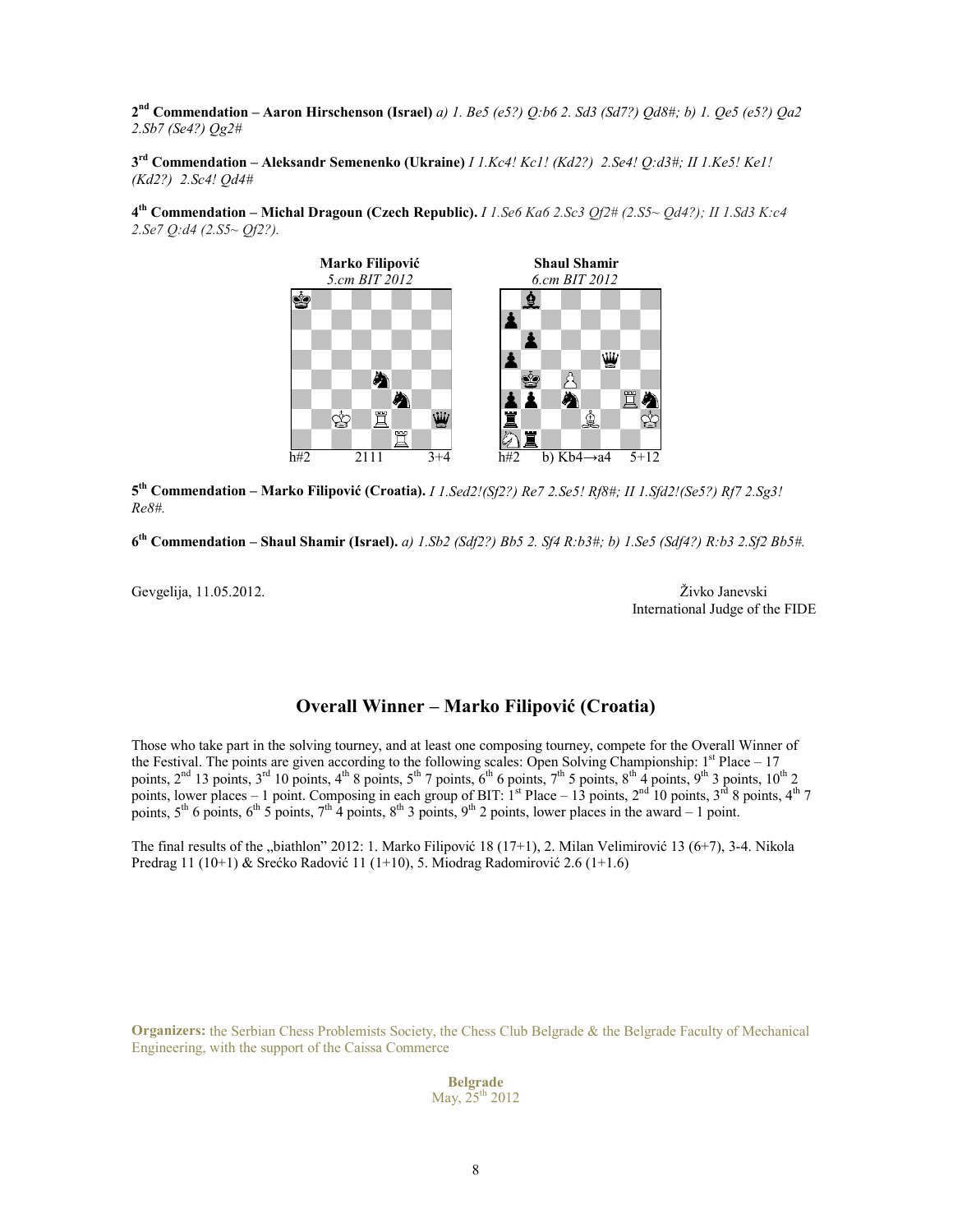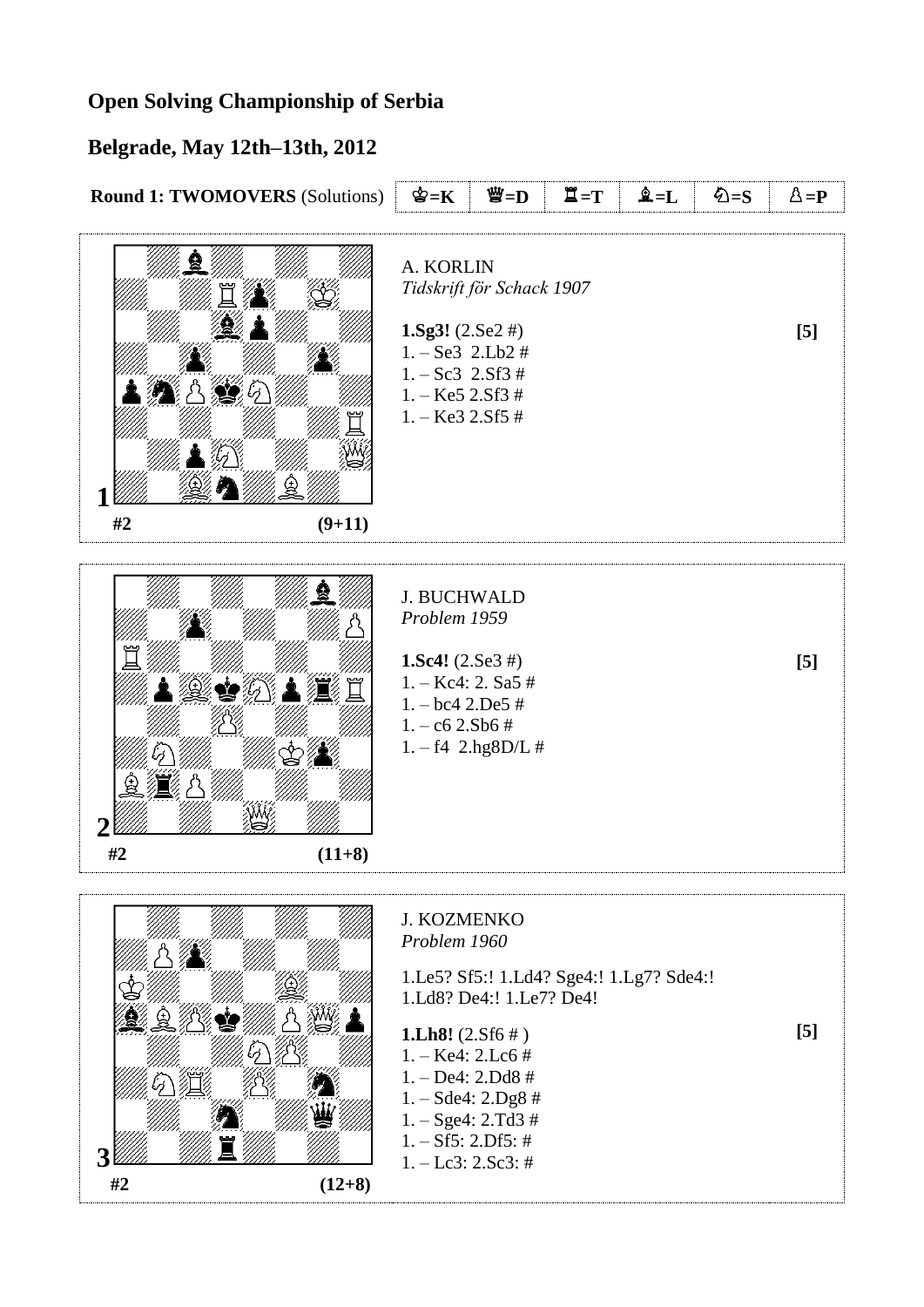| <b>Round 2: THREEMOVERS (Solutions)</b> |                 | $\mathbf{F} = \mathbf{K}$ | $\mathbf{W}_{\mathbf{D}}$                                                                                                                                                                                                                                                                                                                | $\Xi = T$ | $\mathbf{\hat{z}} = \mathbf{L}$ | $\delta$ =S     | $\Delta = P$                                                                 |
|-----------------------------------------|-----------------|---------------------------|------------------------------------------------------------------------------------------------------------------------------------------------------------------------------------------------------------------------------------------------------------------------------------------------------------------------------------------|-----------|---------------------------------|-----------------|------------------------------------------------------------------------------|
| #3                                      | $(7+10)$        |                           | <b>J. CHOCHOLOUS</b><br>4 Pr. Cesky sportek šachovni 1895<br><b>1.Kb1!</b> $(2. Lc1 \sim 3. f3 \#)$<br>1. $-$ ba3 2.Kc2 $\sim$ 3.Dh1 #<br>1. - c3 2.Dh1+ Kd3 3.La6 #<br>$1. -$ Lc5 2.Lb7+ Kf5 3.Dd7 #                                                                                                                                    |           |                                 |                 | [1.25]<br>[1.25]<br>[1.25]<br>[1.25]                                         |
| #3                                      | $(9+10)$        |                           | J. J. P. A. SEILBERGER & J. J. RIETVELD<br>Comm. B.C.F. 75 T.T. 1953-54<br>1.Se5! (2.Se6+ Ke5: fe6 3.d4 Sg6 #<br>1. - b5 2.Sef7: ~ ed3 hg5 3.Se6 Df3 Lg5:#<br>1. - c5 2.Sgf7: $\sim$ ed3 3.Sg6 Df3 #<br>1. - d4 2.Df1+ Ke5: Kg3 Ke3 3.Df5 Se4: Sc4 #<br>1. - hg5 $2. d4 \sim e3$ f6 3.Lg5: Dg4/Df3 Sg6 #<br>1. - Ke5: 2.Dg3+ Kd4 3.Lf6 # |           |                                 | for all 6 lines | [0.75]<br>[0.75]<br>[0.75]<br>[0.75]<br>[0.75]<br>[0.75]<br>$\left[5\right]$ |
| #3                                      | řЭ<br>$(10+12)$ | <b>S. KLEBES</b>          | Badische Neueste Nachrichten 1980<br>1.Sg2! $(2.Df4 + gf4 3.Sh4:#)$<br>1. - De3: 2.Se3:+ Kf4 Lh2 #<br>1. - Sd5 2.De4:+ Ke4: 3.Lg6:#<br>1. $-$ c6 2.Df3+ ef3 Lf4 3.e4 Dg4 #<br>1. $-c5$ 2.Df2+ Lf4 3.Se3 #                                                                                                                                |           |                                 |                 | $[1]$<br>$[1]$<br>$[1]$<br>$[1]$<br>$[1]$                                    |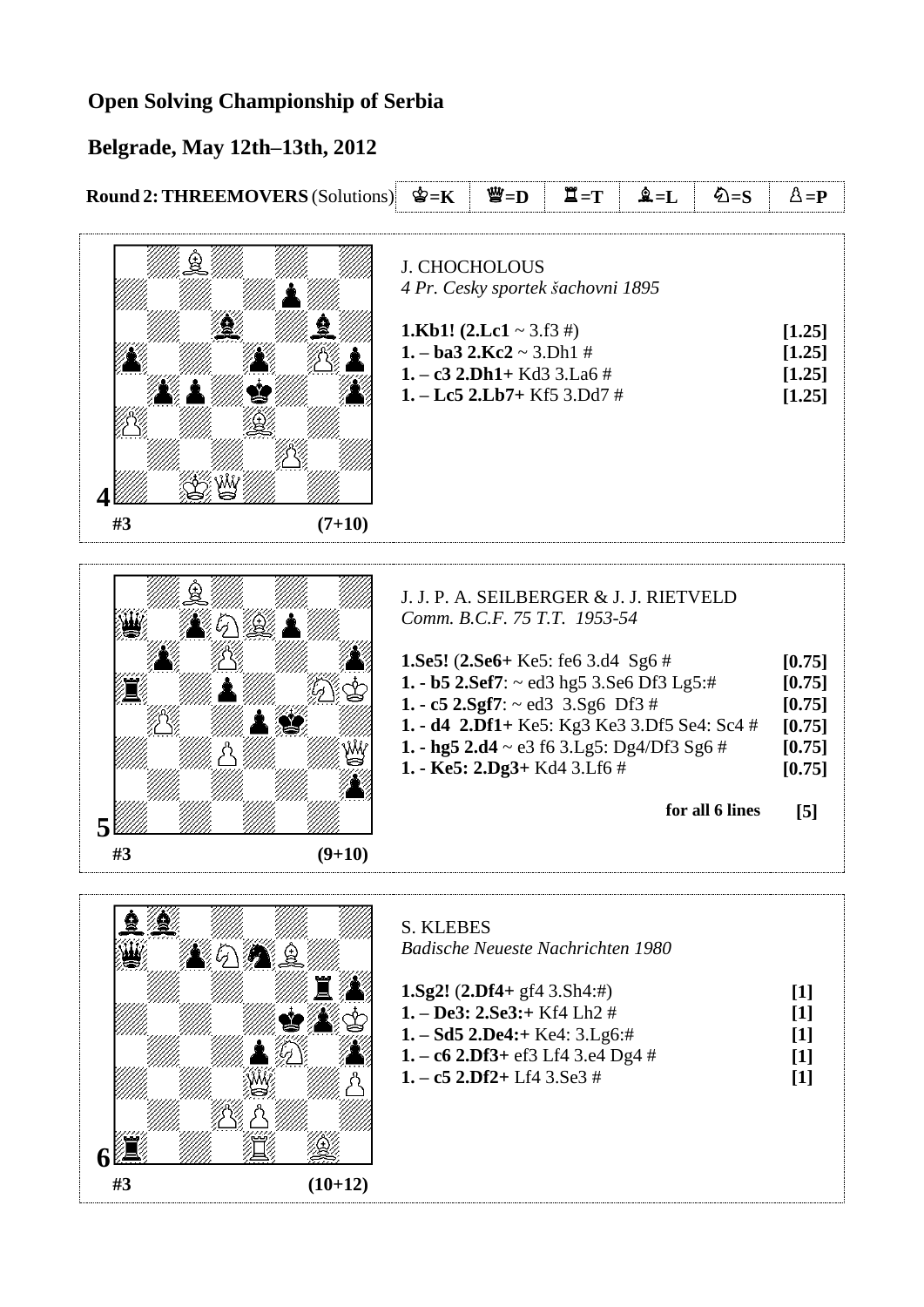| <b>Round 3: ENDGAMES (Solutions)</b> | $\mathbf{\hat{E}} = \mathbf{K}$                                                                                                                                                                      | $\mathbf{W} = \mathbf{D}$                                                                                                                                                                                                                                                                                                             | $\Xi$ =T | $\mathbf{\hat{L}} = \mathbf{L}$ | $\triangle$ =S | $\Delta = P$                                  |  |  |
|--------------------------------------|------------------------------------------------------------------------------------------------------------------------------------------------------------------------------------------------------|---------------------------------------------------------------------------------------------------------------------------------------------------------------------------------------------------------------------------------------------------------------------------------------------------------------------------------------|----------|---------------------------------|----------------|-----------------------------------------------|--|--|
| S⁄ A í<br>Win $(+)$<br>$(5+4)$       | <b>J. MUGNOS</b><br>1 Pr. El Ajedrez Argentino 1950<br>1.Lf3! Td6 2.c5<br>2. - Tf6 3.Le2! g5 4.Ld3!<br>4. - g4 5.c6 g3! 6.c7 Tf8 7.c8D<br>7. - Tc8: 8.c4 Tc4: 9.Lc4:<br>9. - g2 10.Ld5! g1D 11.Lc6 # |                                                                                                                                                                                                                                                                                                                                       |          |                                 |                |                                               |  |  |
| 8<br>$(5+4)$<br>Draw $(=)$           | A. GERBSTMAN<br>$3. -a1D 4.Te5+$                                                                                                                                                                     | 3 Pr. Sahmaty v SSSR 1953<br>1.Tb5+ $[1. Ta6 \trianglelefteq a3 + 1]$<br>1. - Ke6 2.Ta5 La3 3.Lg7<br>$[3.Te5+ \trianglelefteq c5: 4. \trianglelefteq g7+ \trianglelefteq c64 \trianglelefteq c64 \trianglelefteq b4: -+]$<br>4. - Kf7 5.Tf5+ Ke6 6.Te5+ Kd6 7.Td5+<br>7. - Kc6 8.Tc5+ Kb6 9.Tb5+ Ka6 $10.$ Ta5+ =                     |          |                                 |                | $[1]$<br>$+[2]$<br>$+[1]$<br>$+[1]$           |  |  |
| $(4+3)$<br>Draw $(=)$                | $2. - \underline{\text{det}} 3. \underline{\text{det}} 17 +$                                                                                                                                         | F. BONDARENKO & A. KAKOVIN<br>1 Pr. Ukrain Ty. 1957<br><u>1. o e 1+ o d4 2. o f2+</u><br>3. - $\underline{\text{def4}}$ 4. $\underline{\text{g}}$ g3+ $\underline{\text{def5}}$ [4. - $\underline{\text{dg3}}$ : 5. $\underline{\text{g}}$ e4=]<br>$5.208 + 25666.205 + 2025$<br>7. <b>foll</b> $\circledcirc$ for $fS$ : = stalemate |          |                                 |                | $[1]$<br>$+[1]$<br>$+[1]$<br>$+[1]$<br>$+[1]$ |  |  |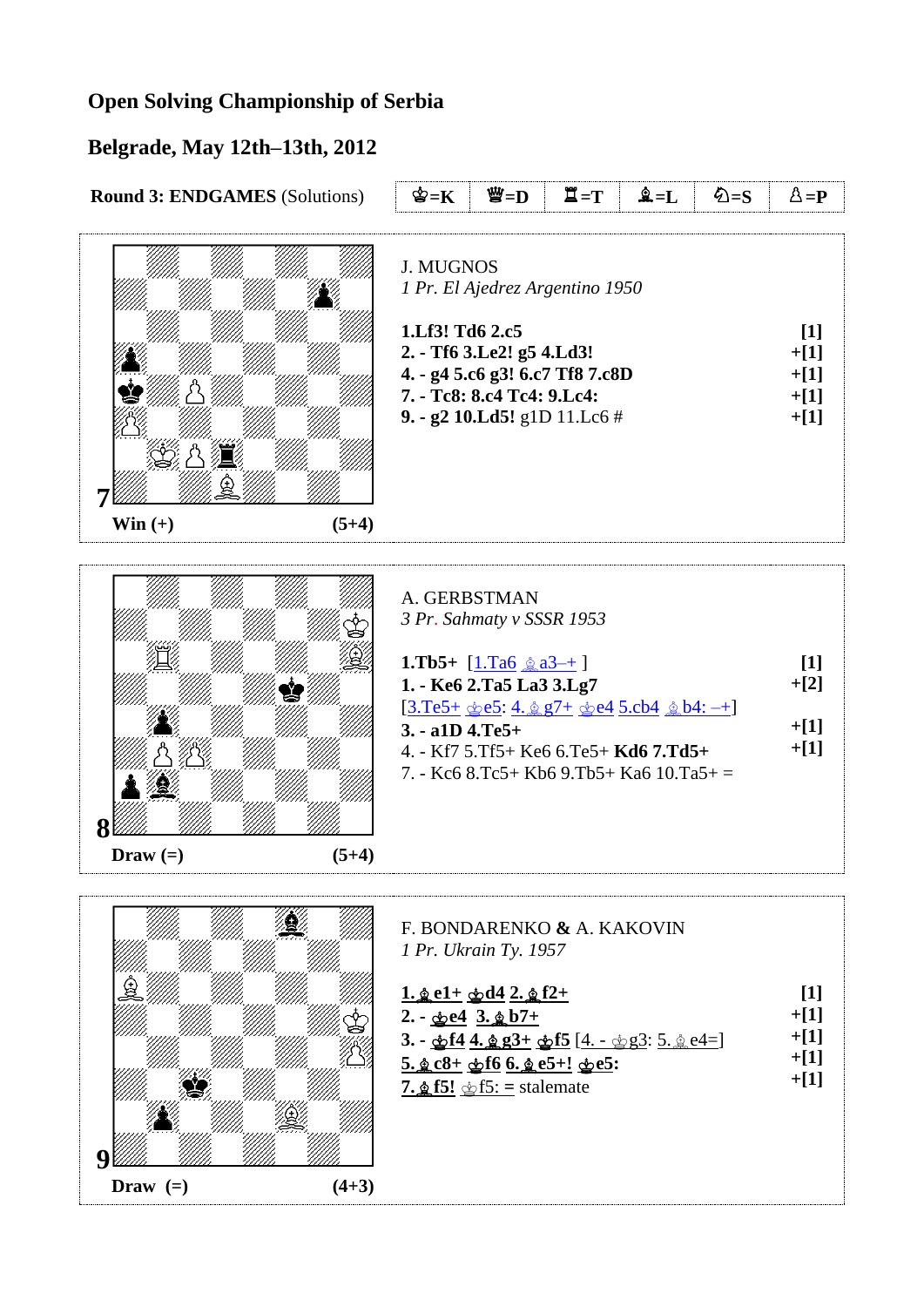|                  | <b>Round 4: HELPMATES (Solutions)</b> |          | $\mathbf{\hat{g}} = \mathbf{K}$                                                                                                                                                     | $\mathbb{W}_{=\mathbf{D}}$                                                                      | $\Xi$ =T | $\mathbf{\hat{L}} = \mathbf{L}$ | $\mathfrak{D}=\mathbf{S}$                                                                  | $\Delta = P$                     |  |
|------------------|---------------------------------------|----------|-------------------------------------------------------------------------------------------------------------------------------------------------------------------------------------|-------------------------------------------------------------------------------------------------|----------|---------------------------------|--------------------------------------------------------------------------------------------|----------------------------------|--|
| <b>10</b><br>h#2 | 3 sol.                                | $(4+11)$ | E. HOLLADAY                                                                                                                                                                         | 1 Pr. Problem 1958<br>1.Tb5 Tc7 2.Se4 Sf4: #<br>1.Sb5 Tc1 2.Se2 Sc5 #<br>1.Td7 Td6+ 2.Ke4 Sg5 # |          |                                 | for all 3 solutions                                                                        | [1.5]<br>[1.5]<br>[1.5]<br>$[5]$ |  |
| h#3              | A <i>784</i><br>4 sol.                | $(6+8)$  | <b>G. DENKOVSKI</b><br>Original<br>1.Se7+ fe7 2.Le5: e8D 3.Dg5 De5: #<br>1.Tg5+ e6+ 2.Kf5 f7 3.Kf6 fg8S #<br>1.Ke4 f7 2.Kd5: fg8D+ 3.Kc6 Dc4 #<br>1.Dh7 Lb6 2.Ke5: Ld4+ 3.Kd6 Td8 # |                                                                                                 |          |                                 |                                                                                            |                                  |  |
| h#4              | 2 sol.                                | $(6+9)$  | I. & G. DENKOVSKI<br>Original                                                                                                                                                       |                                                                                                 |          |                                 | 1.e5 Lh4 2.Td4 Lf6: 3.Tb4: Le7 4.Lc4 Lb4: #<br>1.Kc4 Ld2: 2.Tc3+ Kb2 3.Td3 Kc2 4.Ld5 ed3 # | [2.5]<br>[2.5]                   |  |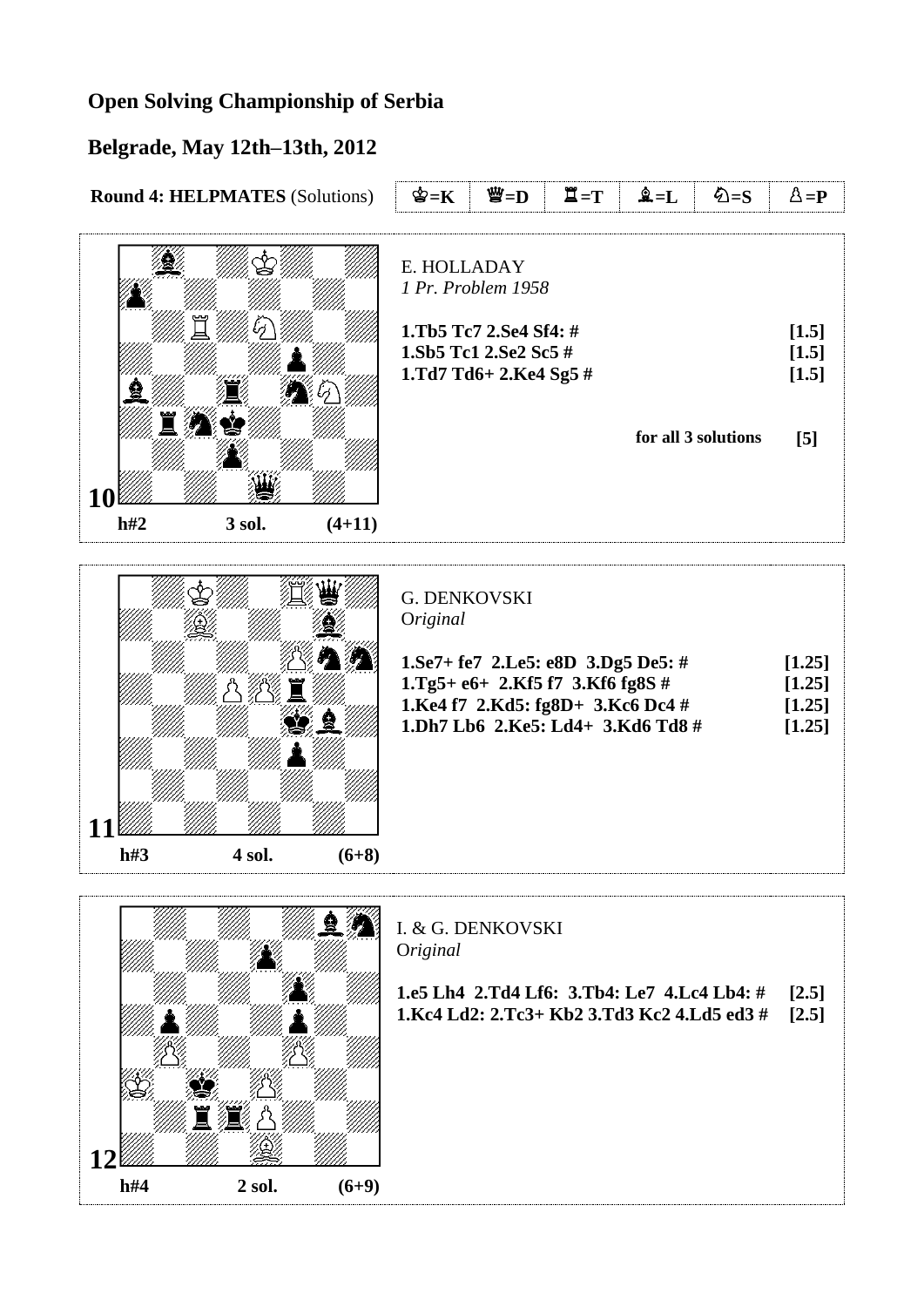|          | <b>Round 5: MOREMOVERS (Solutions)</b> | $\mathbf{S} = \mathbf{K}$                                                                                                                                                                                                                                                       | $\mathbf{W}_{\mathbf{=D}}$                                      | $\Xi$ =T | $\mathbf{\hat{Z}} = \mathbf{L}$ | ඩි= $S$ | $\Delta = P$ |  |  |
|----------|----------------------------------------|---------------------------------------------------------------------------------------------------------------------------------------------------------------------------------------------------------------------------------------------------------------------------------|-----------------------------------------------------------------|----------|---------------------------------|---------|--------------|--|--|
| 13<br>#4 | $(9+9)$                                | N. KULIGIN<br>2 H.M. Mat 1987 $(v)$<br>1.La3! $(2.Te4 + Kf6 3.Sd5 + ed5 4.Le7 \#)$<br>1. - Kf6 2.Tf4+ Ke5 3.d4+ Kf4: 4.Lc1 #<br>1. - Kd6 2.Tb7+ Ke5 3.Lb2+ Kd6 4.Se4 #<br>3. - Kf4 4.Tb4 #<br>for all 3 lines<br>(Original position: $+\Xi$ a8, $+\blacktriangle$ a7, mirrored) |                                                                 |          |                                 |         |              |  |  |
|          |                                        |                                                                                                                                                                                                                                                                                 |                                                                 |          |                                 |         |              |  |  |
|          |                                        | W. EILERS                                                                                                                                                                                                                                                                       | 1 Pr. Die Schwalbe Ring Ty. 1949 (corrected)<br>1.Da7! zugzwang |          |                                 |         |              |  |  |
|          |                                        | 1. - hg4 2.Te1 g3 3.Dg1 g2 4.Te4 S2~ 5.TxS #<br>[2.5]<br>1. $- h4 2.Ld3 h3 3.Dh7 h2 4.Lf1 S1 ~ 5.LxS #$<br>[2.5]                                                                                                                                                                |                                                                 |          |                                 |         |              |  |  |
|          |                                        | (Original position: $-\triangle$ c3, mirrored)                                                                                                                                                                                                                                  |                                                                 |          |                                 |         |              |  |  |
| #5       | $(9+9)$                                |                                                                                                                                                                                                                                                                                 |                                                                 |          |                                 |         |              |  |  |
|          | ĭ<br>$\mathbb{Z}^3$                    | A. JOHANDL                                                                                                                                                                                                                                                                      | H.M. 4 FIDE Ty. 1962-63                                         |          |                                 |         |              |  |  |
|          |                                        | 1.Sb6? (2.Ld7#) Tc7!                                                                                                                                                                                                                                                            |                                                                 |          |                                 |         |              |  |  |
|          |                                        | 1.Sf6! (2.Ld7#) Tc7                                                                                                                                                                                                                                                             |                                                                 |          |                                 |         |              |  |  |
|          |                                        | $2.Lf1(3.Lh3+) Tc3:$<br>3.Lb5 (4.Ld7#) Tc7                                                                                                                                                                                                                                      |                                                                 |          |                                 |         |              |  |  |
|          |                                        | 4.Sd7 (5.Sf8#) Tc8<br>5.Lc6 (6.Sc5#) Tc6:                                                                                                                                                                                                                                       |                                                                 |          |                                 |         |              |  |  |
| 15       |                                        | 6. Sf8#                                                                                                                                                                                                                                                                         |                                                                 |          |                                 |         | [5]          |  |  |
| #6       | $(8+8)$                                |                                                                                                                                                                                                                                                                                 |                                                                 |          |                                 |         |              |  |  |